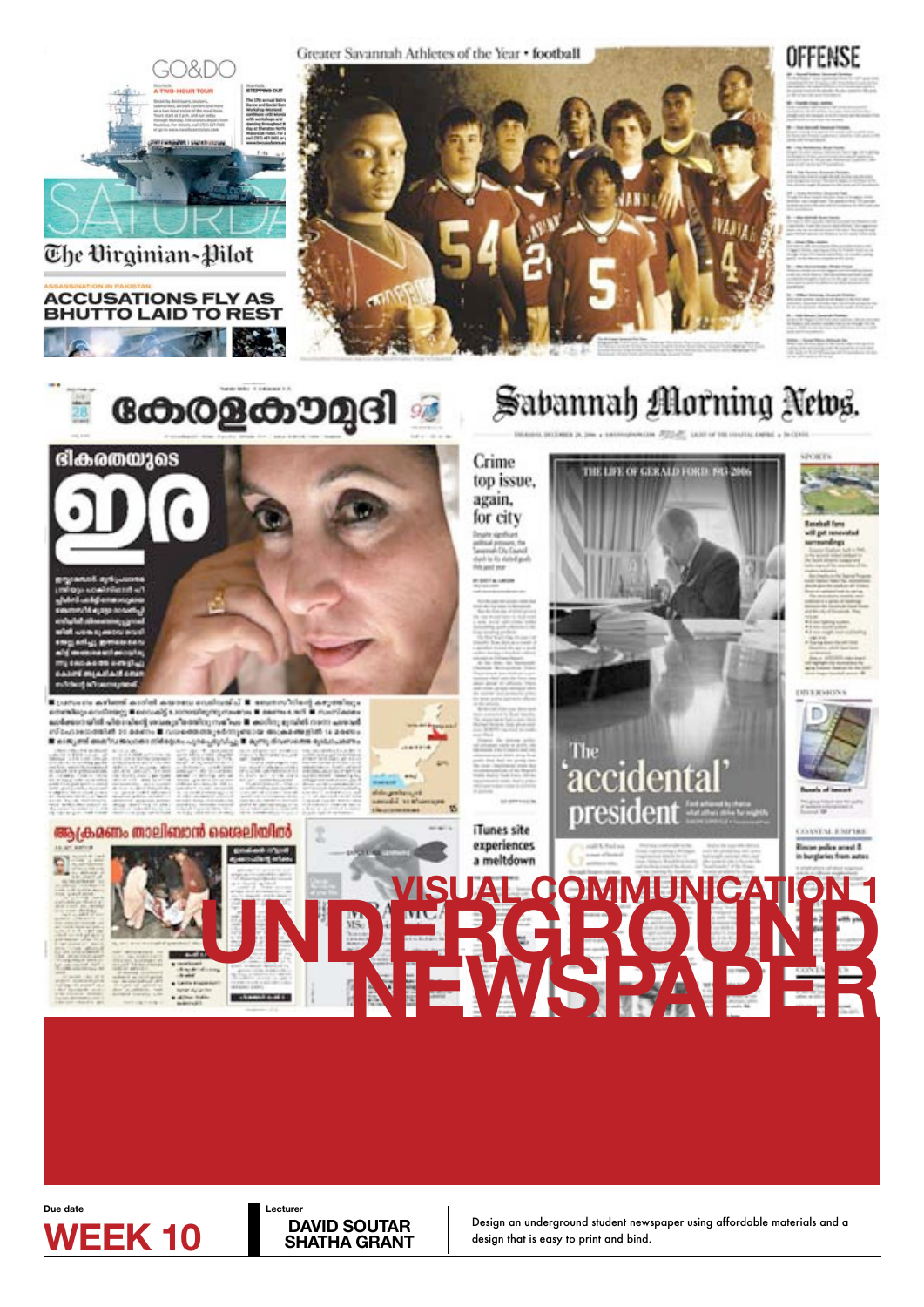# **Creative Brief**

## **Objective**

To create an appealing yet low cost newspaper to be distributed in secret. Success will be measured not only by design appeal but also in simplified production and distribution.

## Target Audience

The suggested target audience are students of Edna Manley, thus the content and design should appeal to them. Feel free to change the Target demographic as long as the appropriate research is done.

## Single Message and Response

An overall theme should guide both the design and the content of the newspaper, Articles, photos and the general design aesthetic should be cohesive and elicit a unified response from the viewer.

## **Deliverables**

A prototype of the newspaper printed and bound using the same methods to be used in the final mass production. A process book detailing demographic/target audience choice, production and distribution plan, references and research, sketches and comprehensives as well as a rational for the design.

# Timeframe

5 weeks. Steady progress needs to be mentioned, you are required to present each week in one to one tutorials.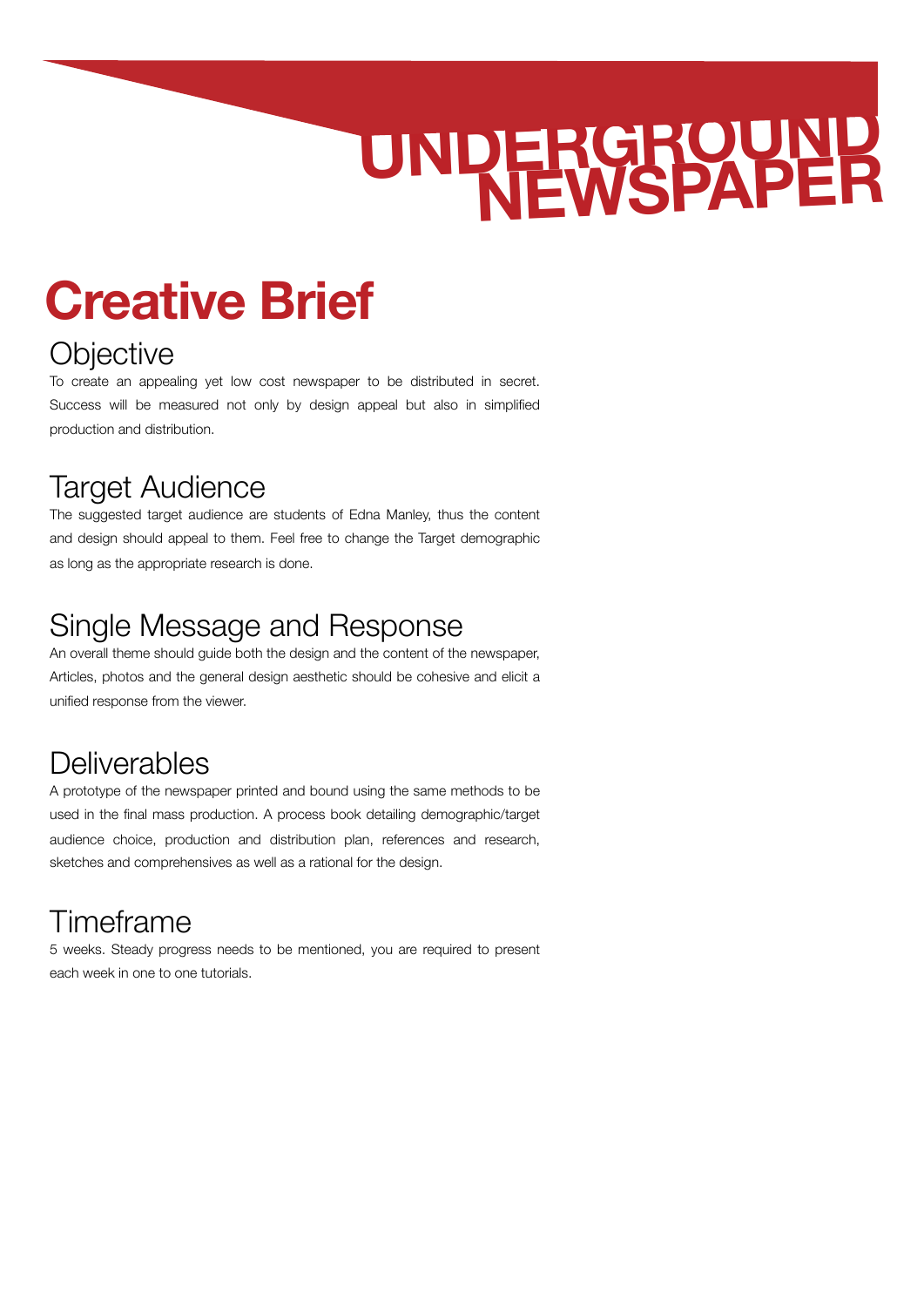# **Lecture Notes**

### Formats

Post modern newspapers are in one of three sizes:

#### **Broadsheets**

600 mm by 380 mm (23½ by 15 inches), generally associated with more intellectual newspapers, although a trend towards "compact" newspapers is changing this.

#### **Tabloids**

Half the size of broadsheets at 380 mm by 300 mm (15 by 11¾ inches), and often perceived as sensationalist in contrast to broadsheets. Examples: The Sun, The National Enquirer, The National Ledger, The Star Magazine, New York Post, The Globe.

#### **Berliner or Midi**

470 mm by 315 mm (18½ by 12¼ inches) used by [European](http://en.wikipedia.org/wiki/Europe) papers such as [Le Monde](http://en.wikipedia.org/wiki/Le_Monde) in France, La Stampa in Italy, El Pais in Spain and, since 12 September 2005, The Guardian in the United Kingdom.

### Paper and Printing

Newspapers are usually printed on inexpensive, off-white paper known as newsprint. Since the 1980s, the newspaper industry has largely moved away from lower-quality letterpress printing to higher-quality, four-color process, offset printing. To help their titles stand out on newsstands, some newspapers are printed on coloured newsprint. For example, the Financial Times is printed on a distinctive salmon pink paper, and the Italian sports newspaper La Gazzetta dello Sport is printed on pink paper.

The invention of the printing press is said to mark the start of the modern age. Distribution of knowledge revolutionized public awareness.

#### **HISTORY OF PRINTING**

| Phaistos Disc      | 1850-1400 BCE |
|--------------------|---------------|
| Woodblock printing | 200 CE        |
| Movable type       | 1050          |
| Intaglio           | 1430s         |
| Printing press     | 1439          |
| Lithography        | 1796          |
| Offset press       | by 1800s      |
| Chromolithography  | 1837          |
| Rotary press       | 1843          |
| Flexography        | 1890s         |
| Screen-printing    | 1907          |
| Dye-sublimation    | 1957          |
| Photocopier        | 1960s         |
| pad printing       | 1960s         |
| Laser printer      | 1969          |
| Dot matrix printer | 1970          |
| Thermal printer    |               |
| Inkjet printer     | 1976          |
| Digital press      | 1993          |
| 3D printing        |               |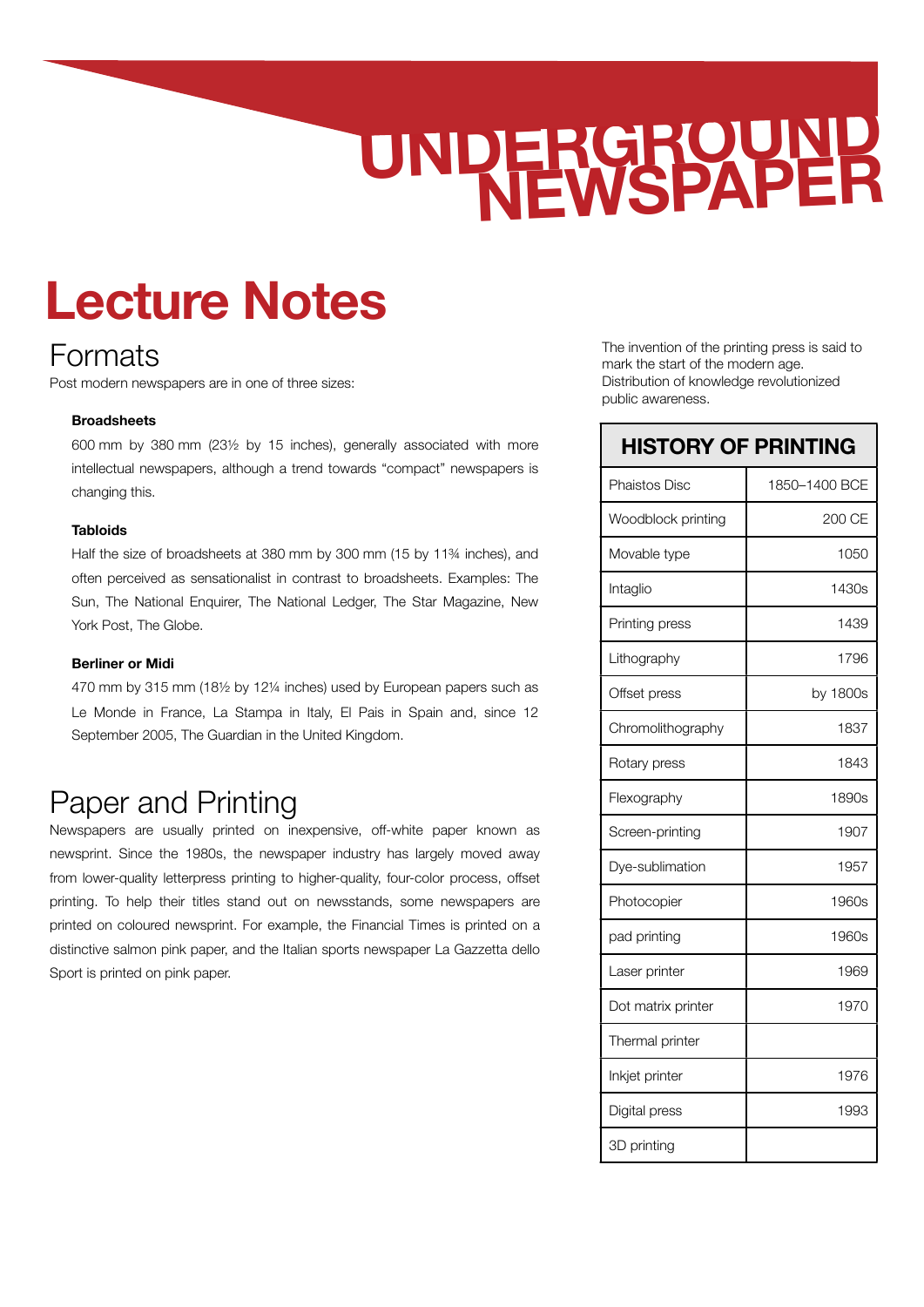## Anatomy

#### **Masthead**

The newspaper's name. Also called a "Flag" or "Nameplate".

#### **Display Head**

A jazzed up headline that ads drama or flair to special stories.

#### **Deck**

A smaller headline added below the main headline.

#### **Mugshot**

A small photograph, usually about a person in the story or the writer.

#### **Headline**

The story's summary or title, in large type beside or above the story.

The Virginian-Pilot

t niports provide fodder for b sh sides of a debate that heated up locally when a Mexican man was charged in the March deaths of two Virginia Beach teens



KOPE YOU LOVE IT



**Getting** closer



#### **Former Cheney aide** Libby sentenced to 2½ years for lying

The portrayal of the undocumented as unde people in our community hi definitially increased."

Photograph. Ask.

Collaborate. Report. Share.<br>Welcome to Co-Pilot.



### **PARTING**<br>GIFT

#### **Folio**

A line showing the page number, date, paper's name and so on.

#### **Pullquote**

A quote from the article that is given graphic emphasis. Also called a Liftout quote or a breakout.

#### **Bastard Measure**

Type set in a different width than the standard column measure.

#### **Jump line**

A line telling the reader what page the story is continued on.

#### **Photo Credit**

A line giving the photographer's name.

#### **Subhead**

A boldface line of type used to organize the story and break up the grey text.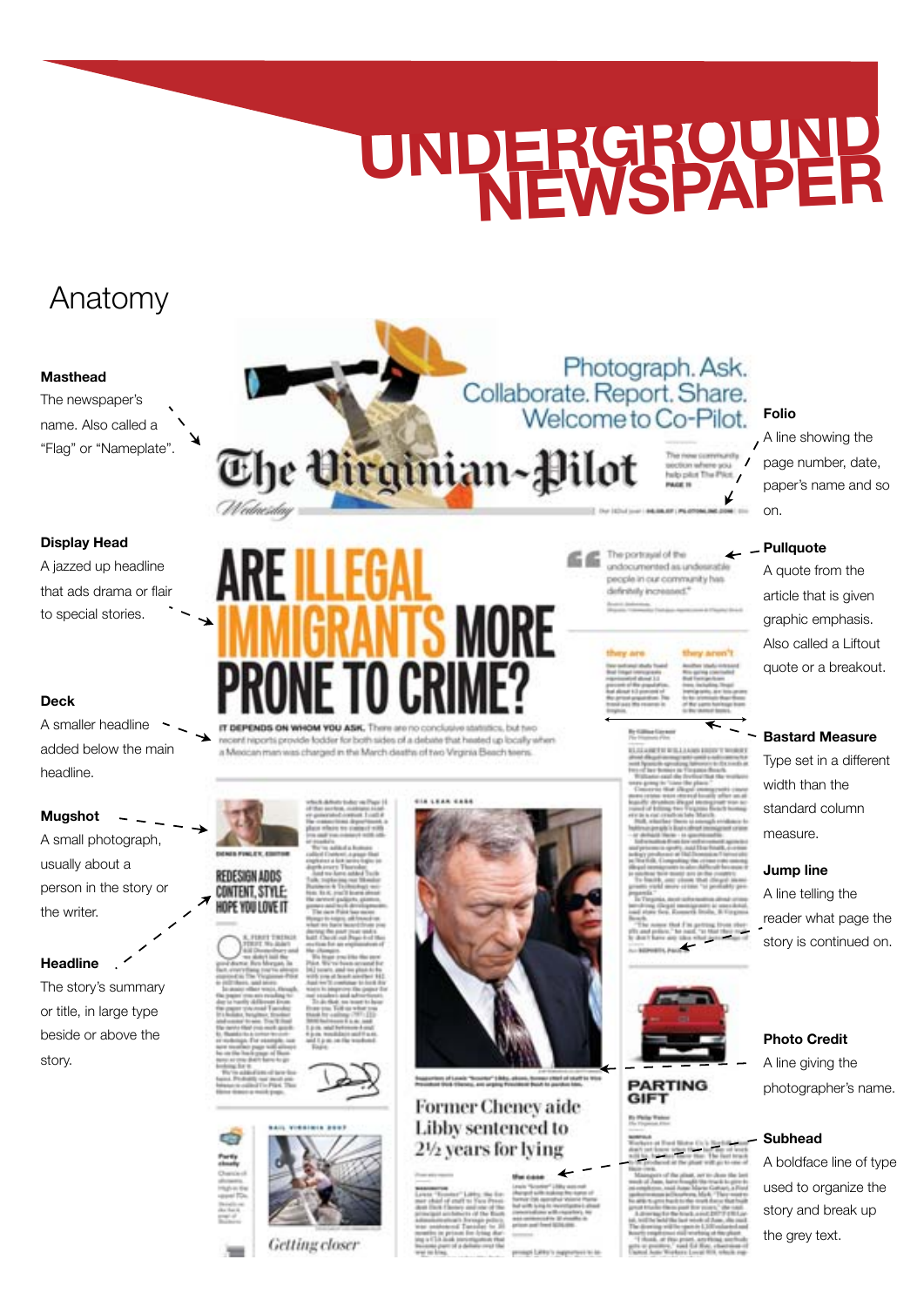Chris Patten-How the Tories lost the plot This Section (1)

egua

**Second night of rioting** 

#### **Cutout** A photo where the background has been removed (also called a silhouette).

**Gutter**

columns.

**Cutoff Rule** The line used to

the page.

separate elements on

The Space between

rêvama merica will never

**Backlash over** 

**Blair's school** 

City academy plans condemned by ex-education secretary Morris

revolution

be the same again

 $a<sub>2</sub>$ 

#### UK link to terror snatches

#### War crimes suspect evades arrest

13X

 $41$ 

#### Judges may block deportations

Israeli troops leave Sky's Premiership Gaza after 38 years

rights under threat

olumn hy The shape of things to come

**Arriv Tenkins** 

asi

The me generation is now in charge

**Bigger** 



**Teasers** These promote the

best stories inside the paper (Also called promos or skyboxes).

**Standing head**

A label for packaging special items.

#### **Byline**

The writer's name, usually followed by key credentials.

#### **Drop Cap**

A large capital letter set into the opening paragraph of a feature story. Also called an Initial Cap.

#### **Cutline**

Information about the photo or illustration. Also called a Caption.

#### **Knockout**

White text on a dark background (also called reverse type).